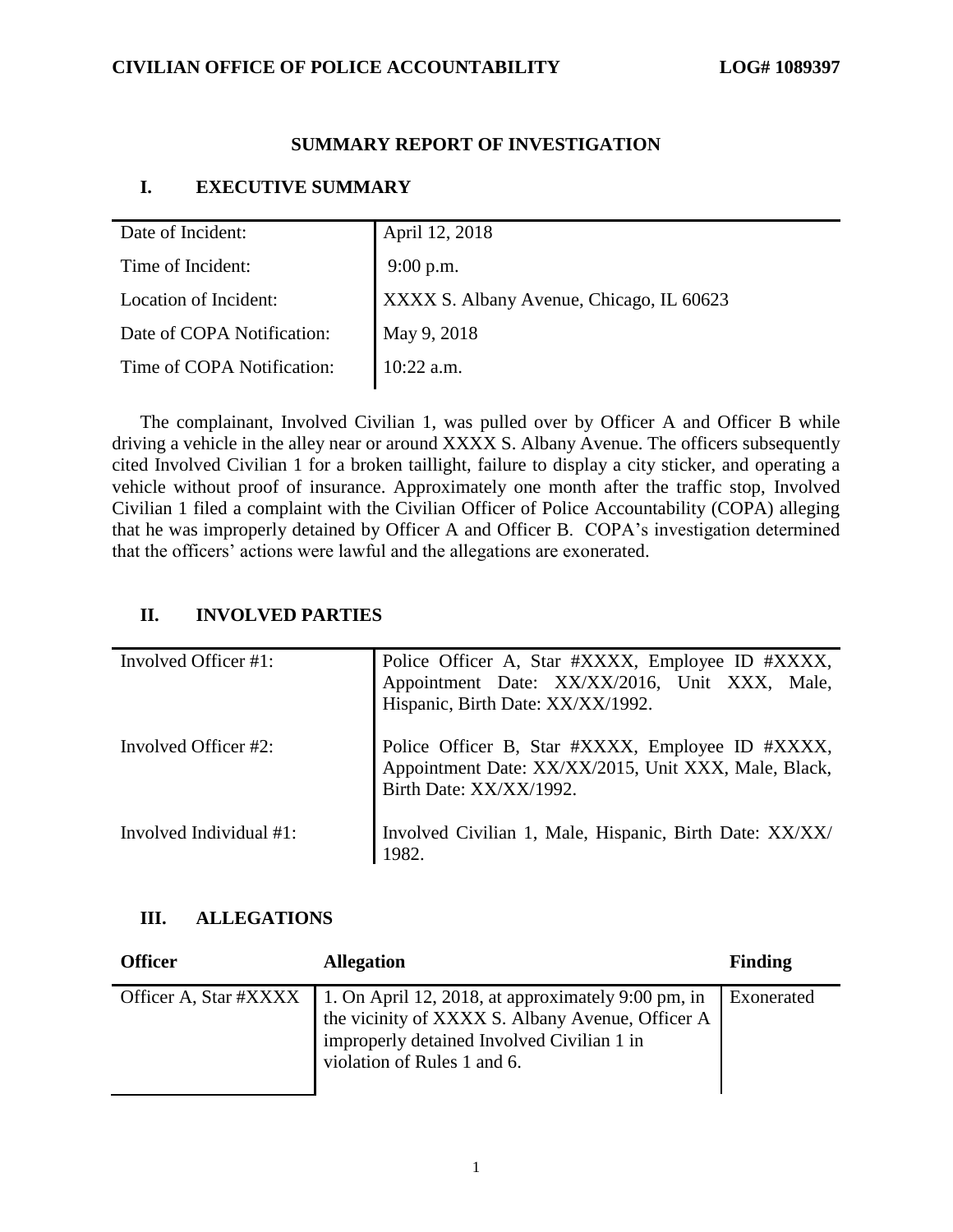| Officer B, Star #XXXX   1. On April 12, 2018, at approximately 9:00 pm, in   Exonerated<br>the vicinity of XXXX S. Albany Avenue, Officer B |  |
|---------------------------------------------------------------------------------------------------------------------------------------------|--|
| improperly detained Involved Civilian 1 in<br>violation of Rules 1 and 6.                                                                   |  |

# **IV. APPLICABLE RULES AND LAWS**

Rules

- 1. Rule 1: Violation of any law or ordinance.
- 2. Rule 6: Prohibits disobedience of an order or directive, whether written or oral.

#### Illinois Statute

1. 625 ILCS 5/12-208 Light, taillights required

- 2. 625 ILCS 9-76-170 City vehicle tax sticker proper display
- 3. 625 ILCS 5/3-707(b) Operating a vehicle without proof of insurance

United States Constitutional Provisions

1. United States Constitution, Amendment IV: Prohibits search and seizure without probable cause.

## **V. INVESTIGATION<sup>1</sup>**

## **a. Interviews<sup>2</sup>**

In a **statement to COPA**<sup>3</sup> on May 9, 2018, Involved Civilian 1 stated he was driving in the alley east of Albany Avenue when Officer A and Officer B alerted him to pull over his vehicle. Involved Civilian 1 related that Officer A approached the driver's side window but refused to explain the reason for the stop. Involved Civilian 1 alleged the officers had no lawful reason to pull him over. Involved Civilian 1 recalled Officer A requesting his driver's license and proof of insurance. Though he readily produced his driver's license, he could not locate proof of insurance and alleged that he was never given a subsequent opportunity to produce it. Involved Civilian 1 did affirm that Officer A eventually mentioned the car's right taillight malfunctioning and the front windshield being cracked. However, Involved Civilian 1 denied either of these conditions existed. Involved Civilian 1 stated the officers ultimately issued him three citations: one for a broken taillight, one for operating a vehicle without proof of insurance, and one for failure to display a

 $\overline{\phantom{a}}$ 

<sup>&</sup>lt;sup>1</sup> COPA conducted a thorough and complete investigation. The following is a summary of the material evidence gathered and relied upon in our analysis.

<sup>&</sup>lt;sup>2</sup> Based on a careful review of Involved Civilian 1's statement and photographs, along with the body worn camera videos, the allegations are clearly exonerated and it is not necessary that the Involved Officers address the allegations in any way.

<sup>3</sup> Att. 10.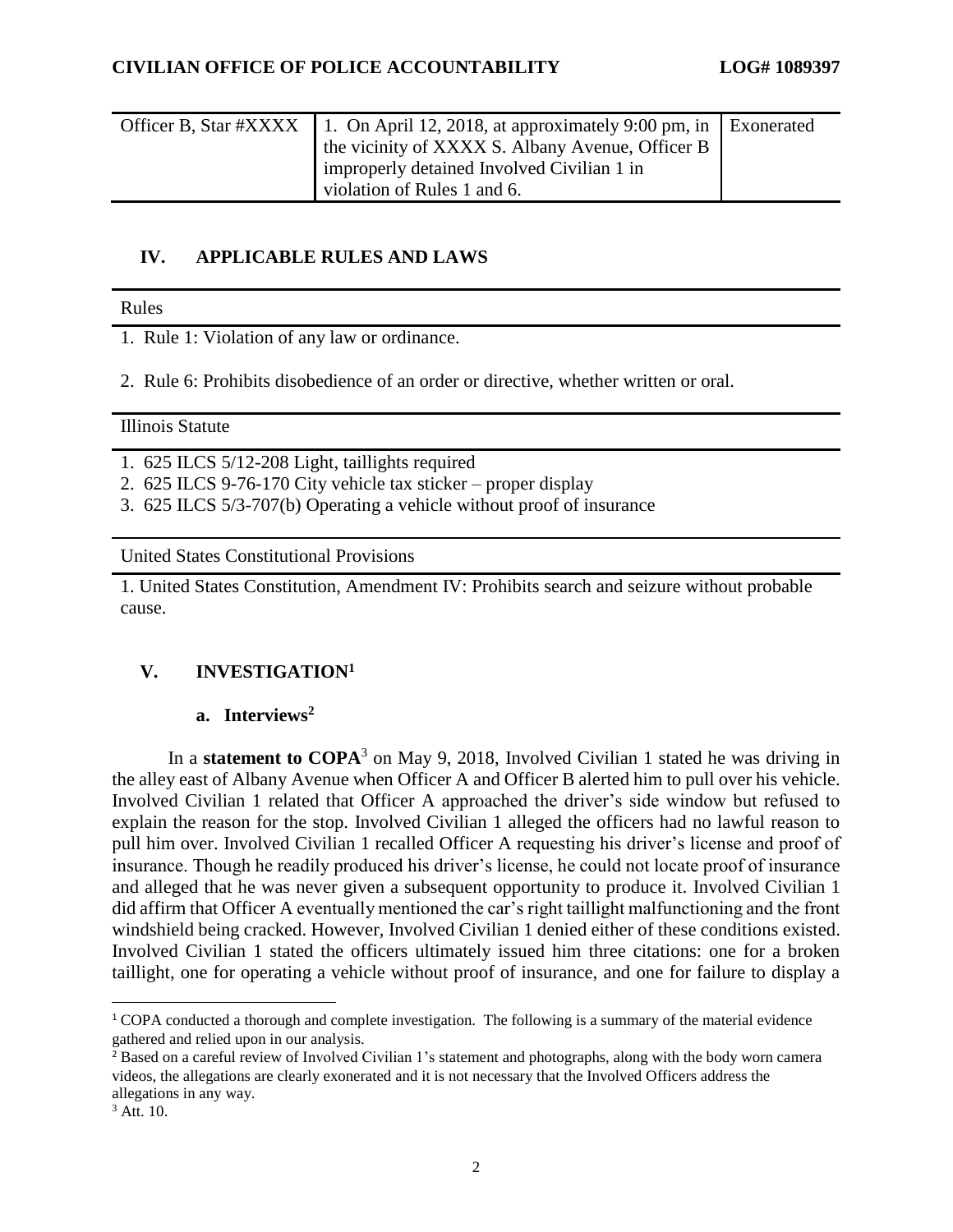city sticker. Involved Civilian 1 stated his city sticker was displayed at the time of the stop. He also stated he unsuccessfully tried to "hand" Officer A proof of his insurance prior to the issuance of the citations. Though Involved Civilian 1 recollected observing the accused officers pulling over other civilians in his neighborhood, he admitted he never encountered them himself prior.

#### **b. Digital Evidence**<sup>4</sup>

**Body Worn Camera** (BWC) **footage**<sup>5</sup> from Officer A's camera depicts him exiting the driver's side of his squad car and approaching the driver's side of Involved Civilian 1's vehicle in an alley. As Officer A approaches Involved Civilian 1's vehicle, the footage provides a view of Involved Civilians 1's taillights and the right one appears visibly dimmer than the left.<sup>6</sup> Office A proceeds to the driver's side window and Involved Civilian 1's states, "Can I help you?" Officer A replies, "Excuse me? Why don't you start over, sir? The reason I'm pulling you over is your light's out in the back. Okay?"<sup>7</sup> Involved Civilian 1 affirmatively states, "Okay. That's why I asked you." Officer A then requests Involved Civilian 1's driver's license. Involved Civilian 1 hands it to him and Officer A hands it to his partner, Officer B. Officer B walks off with the identification and Officer A remains at the driver's side of Involved Civilian 1's vehicle. Involved Civilian 1 conveys to him that he has just reached his home. Officer A states, "I don't care if you're home, your light's out."<sup>8</sup> Officer A then requests to see proof of insurance and Involved Civilian 1 states, "Let me call my brother, this is my brother's car."<sup>9</sup> Officer A states, "Oh so you don't have insurance?" Involved Civilian 1 begins making a call on his cellular phone. Involved Civilian 1 then puts his phone down and goes into the glove compartment and begins shuffling through a stack of papers, presumably looking for proof of insurance. Involved Civilian 1 stops looking through the papers and states, "You know what, my brother has it, it's a digital one."<sup>10</sup> Officer A replies, "So now you're driving without insurance?"<sup>11</sup> At this time, Officer B walks up to the passenger side of Involved Civilian 1's vehicle and states, "So you got the cracked windshield, no city sticker, and your light's out." <sup>12</sup> Officer B then heads back to the squad car. Involved Civilian 1 briefly explains to Officer A that he has had a long day. Officer A ultimately returns to the squad car where Officer B is writing the citations. Inside the squad car, Officer B asks if Involved Civilian 1 has insurance and Officer A states, "Nope."<sup>13</sup> Officer B proceeds to write out the citations in the vehicle. As Officer A exits the vehicle with the citations, a man who later identifies himself as Involved Civilian 1's brother approaches at the driver's side of the squad car with a cellular phone and hands it to Officer A.<sup>14</sup> Officer A looks at the man's phone screen and states, "Okay, I understand you have insurance but he didn't have insurance."<sup>15</sup> Officer A references the fact that Involved Civilian 1 did not have proof of insurance in the vehicle while he was operating it.

 $\overline{\phantom{a}}$ 

<sup>10</sup> Att. 23: BWC, Officer A, 2:11

<sup>4</sup> CPD provided twelve files of Body Worn Camera footage and ten of those files did not relate to this incident.

<sup>5</sup> Att. 23.

<sup>6</sup> Att. 23: Footage from Officer A's body worn camera (BWC) at time 0:30

<sup>7</sup> Att. 23: BWC, Officer A, 0:41

<sup>8</sup> Att. 23: BWC, Officer A, 1:21

<sup>9</sup> Att. 23: BWC, Officer A, 1:23

<sup>11</sup> Att. 23: BWC, Officer A, 2:14

<sup>12</sup> Att. 23: BWC, Officer A, 2:27

<sup>13</sup> Att. 23: BWC, Officer A, 4:12

<sup>14</sup> Att. 23: BWC, Officer A, 11:19

<sup>15</sup> Att. 23: BWC, Officer A, 11:21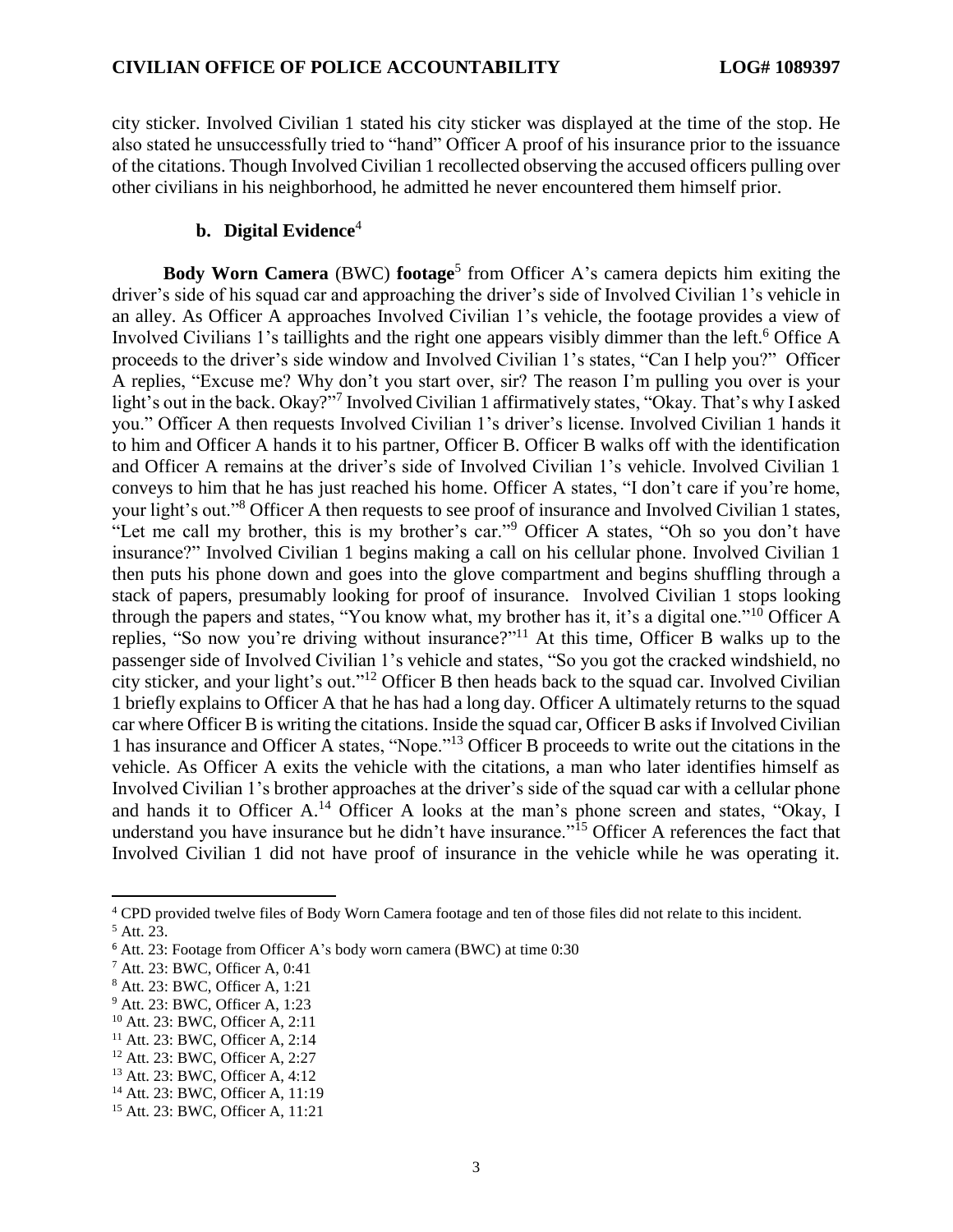## **CIVILIAN OFFICE OF POLICE ACCOUNTABILITY LOG# 1089397**

Officer A then walks to the driver's side of Involved Civilian 1's vehicle and hands him the citations. Involved Civilian 1 asks for Officer A's name and Officer A provides both his last name and badge number.<sup>16</sup>

**Body Worn Camera** (BWC) **footage<sup>17</sup>** from Officer B camera begins with him standing on the passenger side of Involved Civilian 1's vehicle as he shines a flashlight into it. Officer B then retreats to the police vehicle to get his ticket book. He returns and retrieves Involved Civilian 1's identification from Officer A. He takes the identification and runs Involved Civilian 1's name in the squad car. Officer B then walks back up to the passenger side of the vehicle, at which point the footage provides a clear view of the front windshield of the vehicle.<sup>18</sup> There are no stickers on the front windshield and there appears to be a horizontal crack. <sup>19</sup>



Officer B states, "So you got the cracked windshield, no city sticker, and your light's out."<sup>20</sup> Officer B then goes back into the squad car and begins writing the actual citations. He does not have any further interaction with Involved Civilian 1.

## **c. Physical Evidence**

l

<sup>16</sup> Att. 23: BWC, Officer A, 18:06

<sup>17</sup> Att. 23

<sup>18</sup> Att. 23: Footage from Officer B's body worn camera (BWC) at time 1:29

<sup>19</sup> Att. 23.

<sup>20</sup> Att. 23: BWC, Officer B, 1:30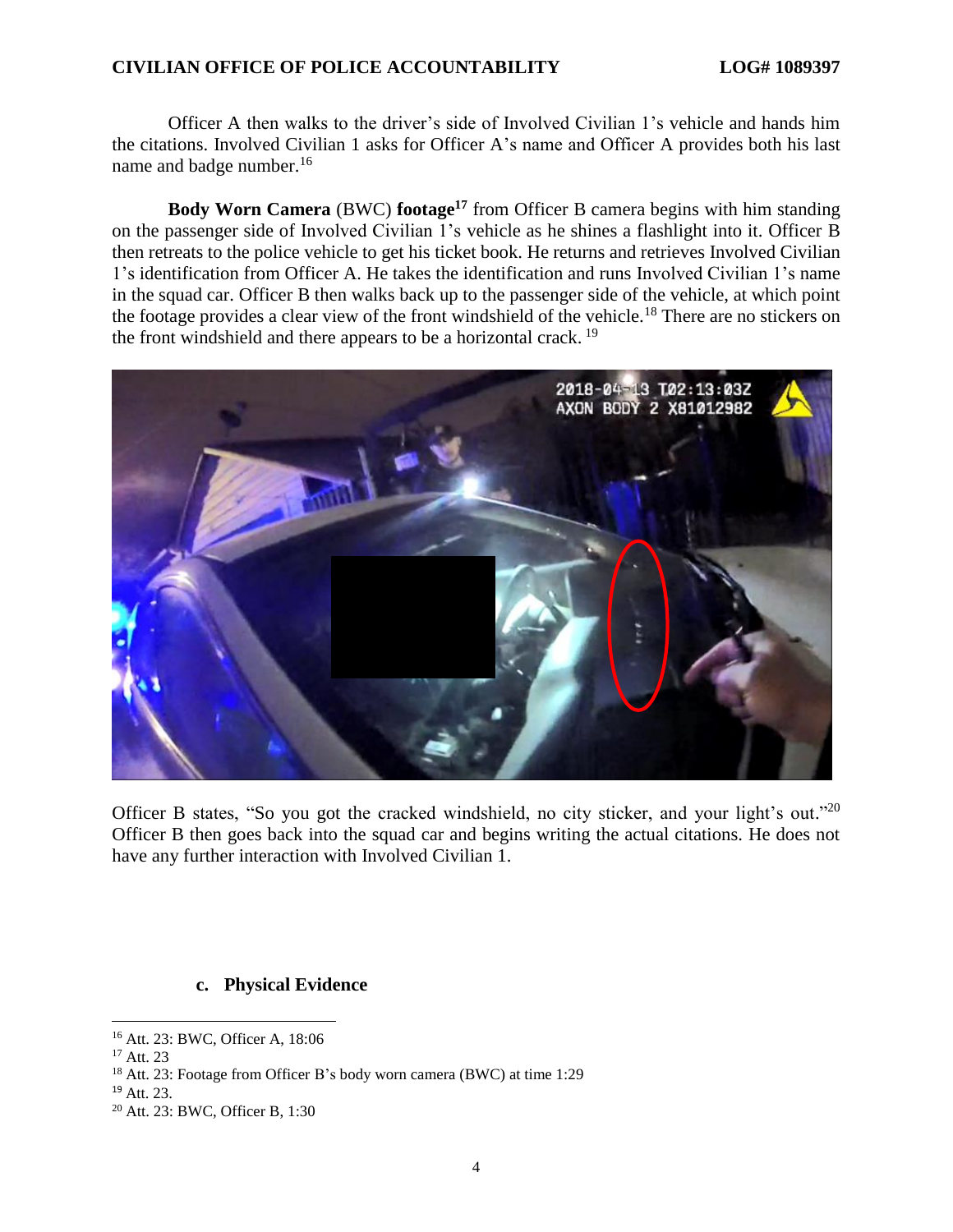**Ten photographs<sup>21</sup>** supplied by Involved Civilian 1 at the time of his statement to COPA depict a vehicle from various angles. The photographs show the front and back lights functioning on a vehicle. There are also two photographs of a vehicle's windshield. The windshield's glass appears intact and there is a city sticker displayed on the passenger side of the window. Five of the photographs supplied by Involved Civilian 1 appear to be blurry duplicates of the original images with white lettered time stamps. Specifically, the time stamps indicate the images were captured between 10:38 pm and 11:06 pm on the date of incident. Involved Civilian 1 supplied printed copies of these photos but did not have his cellular phone available for COPA to directly extract the photographs from the digital source. Involved Civilian 1 did not respond to subsequent contact attempts from COPA to authenticate the time and date of the photographs.

#### **d. Documentary Evidence**

**Citations XXXXX<sup>22</sup>** , **XXXXX<sup>23</sup> and XXXXX<sup>24</sup>** were issued to Involved Civilian 1 for a broken taillight<sup>25</sup>, operating an uninsured vehicle<sup>26</sup>, and failure to properly display a city sticker<sup>27</sup>.

## **VI. ANALYSIS**

COPA recommends a finding of **Exonerated** for the allegation that Officer A and Officer B improperly detained Involved Civilian 1 on the traffic stop. Footage from the body worn cameras of the accused officers directly refutes both the statement and photographs Involved Civilian 1 supplied to COPA. The footage irrefutably depicts both the justification for the stop and Officer A conveying that justification to Involved Civilian 1. The malfunctioning right taillight is captured by Officer A's camera as he first approaches the vehicle.<sup>28</sup>

 $\overline{a}$  $21$  Att. 13.

 $22$  Att. 7.

<sup>23</sup> Att. 8.

<sup>24</sup> Att. 9.

 $25$  625 ILCS 5/12-208 Light, taillights required

 $26$  625 ILCS 5/3-707(b) Operating a vehicle without proof of insurance

 $27625$  ILCS 9-76-170 City vehicle tax sticker – proper display

<sup>28</sup> BWC, Officer A, 0:30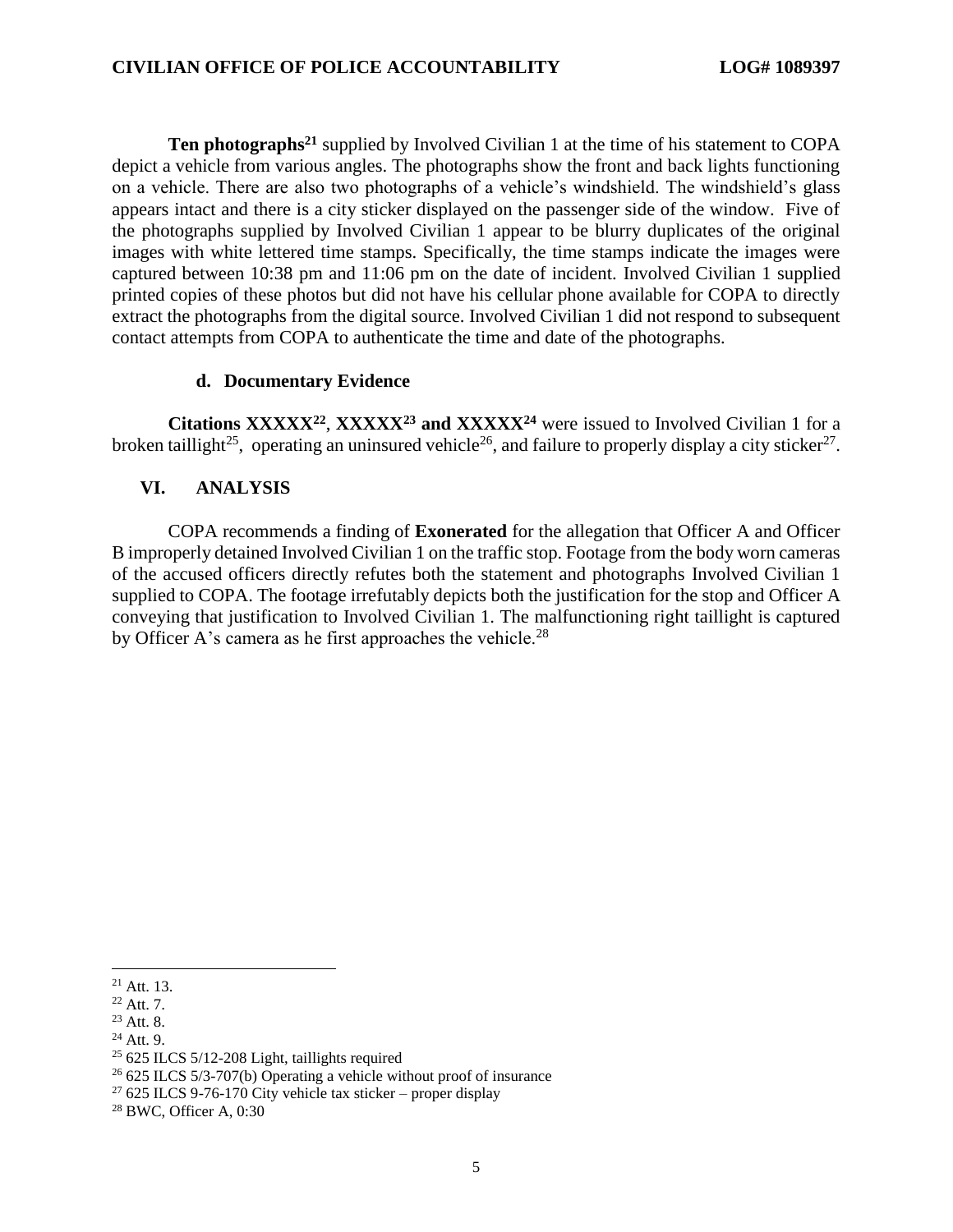

Officer A tells Involved Civilian 1 he stopped him because the taillight is out within the first ten seconds of his interaction with him.<sup>31</sup> In a photograph of the vehicle's taillights later supplied to COPA by Involved Civilian 1, both the right and left light appear brighter and functioning differently than in the footage of the actual traffic stop.<sup>32</sup> Thus, it appears these photographs were taken with either the brake light applied or after a subsequent repair.

Furthermore, the photograph Involved Civilian 1 supplied to COPA of his displayed city sticker proved to depict an entirely different vehicle than the one he operated on the date of incident. Specifically, Involved Civilian 1 supplied COPA with a photo of a vehicle with a black leather interior. However, body worn camera footage establishes Involved Civilian 1 was driving a vehicle with a gray or beige fabric interior on the date of incident.



Photo provided by Involved Civilian 1 of a vehicle with a black leather interior and a city sticker in the windshield.<sup>33</sup> Screen capture from Officer B's body worn camera of the windshield of Involved Civilian 1 vehicle and no city sticker.<sup>34</sup>

 $\overline{\phantom{a}}$ 

<sup>29</sup> Att. 23: BWC, Officer A

<sup>30</sup> Att. 23: BWC, Officer B

<sup>31</sup> BWC, Officer A, 0:41

 $32$  Att. 13.

<sup>33</sup> Att. 13.

<sup>34</sup> Att. 23.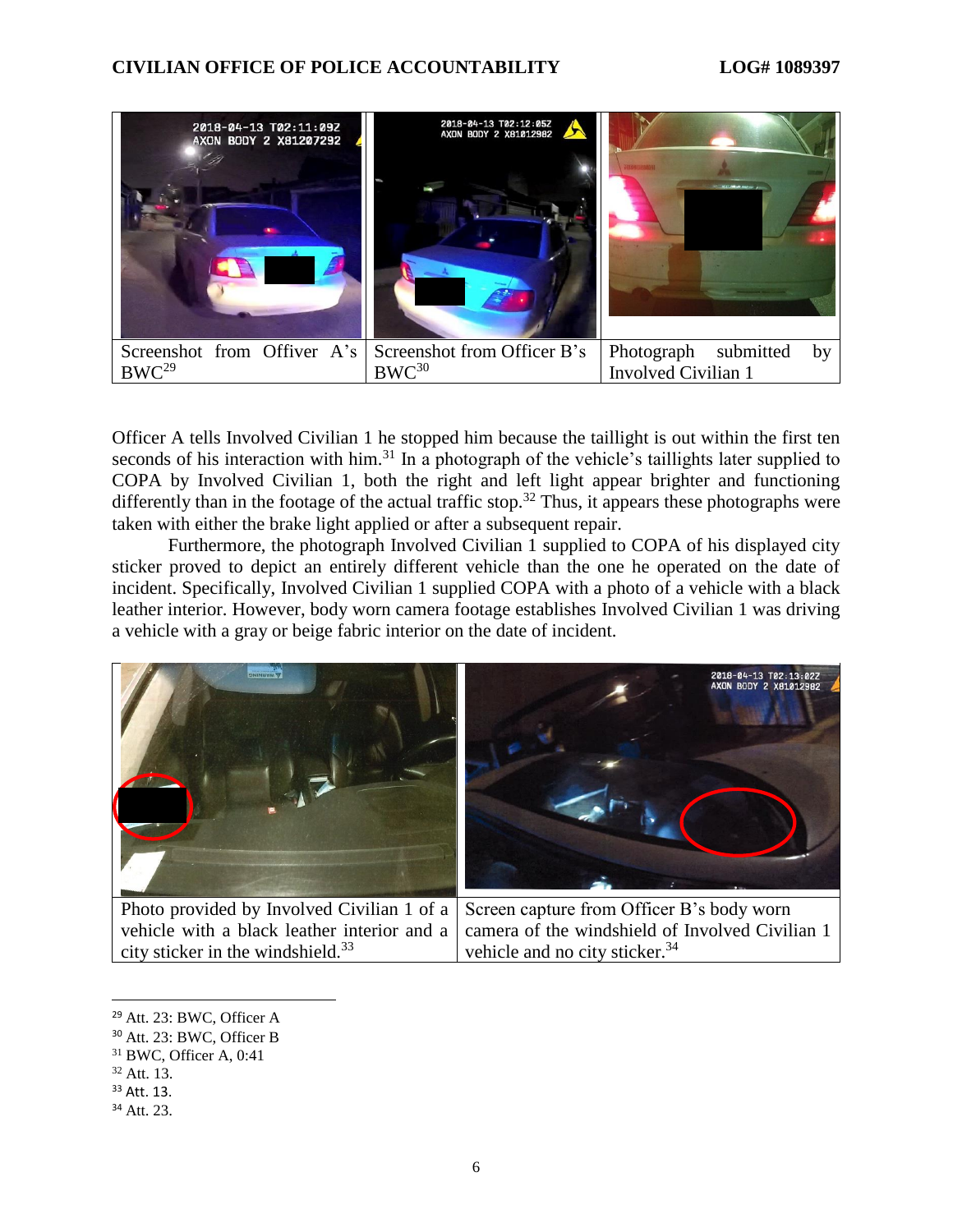# **CIVILIAN OFFICE OF POLICE ACCOUNTABILITY LOG# 1089397**



Screenshot from Officer B's BWC depicting a gray or beige fabric interior in the vehicle operated by Involved Civilian 1 during this incident.<sup>35</sup>

The digital evidence conclusively refutes Involved Civilian 1's allegation and affirms the accused officers' justification for the traffic stop.

# **VII. CONCLUSION**

Based on the analysis set forth above, COPA makes the following findings:

| <b>Officer</b> | <b>Allegation</b>                                                                                                                                                                    | <b>Finding</b> |
|----------------|--------------------------------------------------------------------------------------------------------------------------------------------------------------------------------------|----------------|
| Officer A      | 1. On April 12, 2018, at approximately $9:00$ pm, in<br>the vicinity of XXX S. Albany Avenue, Officer A<br>improperly detained Involved Civilian 1 in violation<br>of Rules 1 and 6. | Exonerated     |
| Officer B      | 1. On April 12, 2018, at approximately 9:00 pm, in<br>the vicinity of XXX S. Albany Avenue, Officer B<br>improperly detained Involved Civilian 1 in violation<br>of Rules 1 and 6.   | Exonerated     |
| Approved:      |                                                                                                                                                                                      |                |

\_\_\_\_\_\_\_\_\_\_\_\_\_\_\_\_\_\_\_\_\_\_\_\_\_\_\_\_\_\_\_\_\_\_ \_\_\_\_\_\_\_\_\_\_\_\_\_\_\_\_\_\_\_\_\_\_\_\_\_\_\_\_\_\_\_\_\_\_ Deputy Chief Administrator – Chief Investigator *Deputy Chief Administrator – Chief Investigator*

Date

 $\overline{a}$ 

<sup>35</sup> Att. 23.